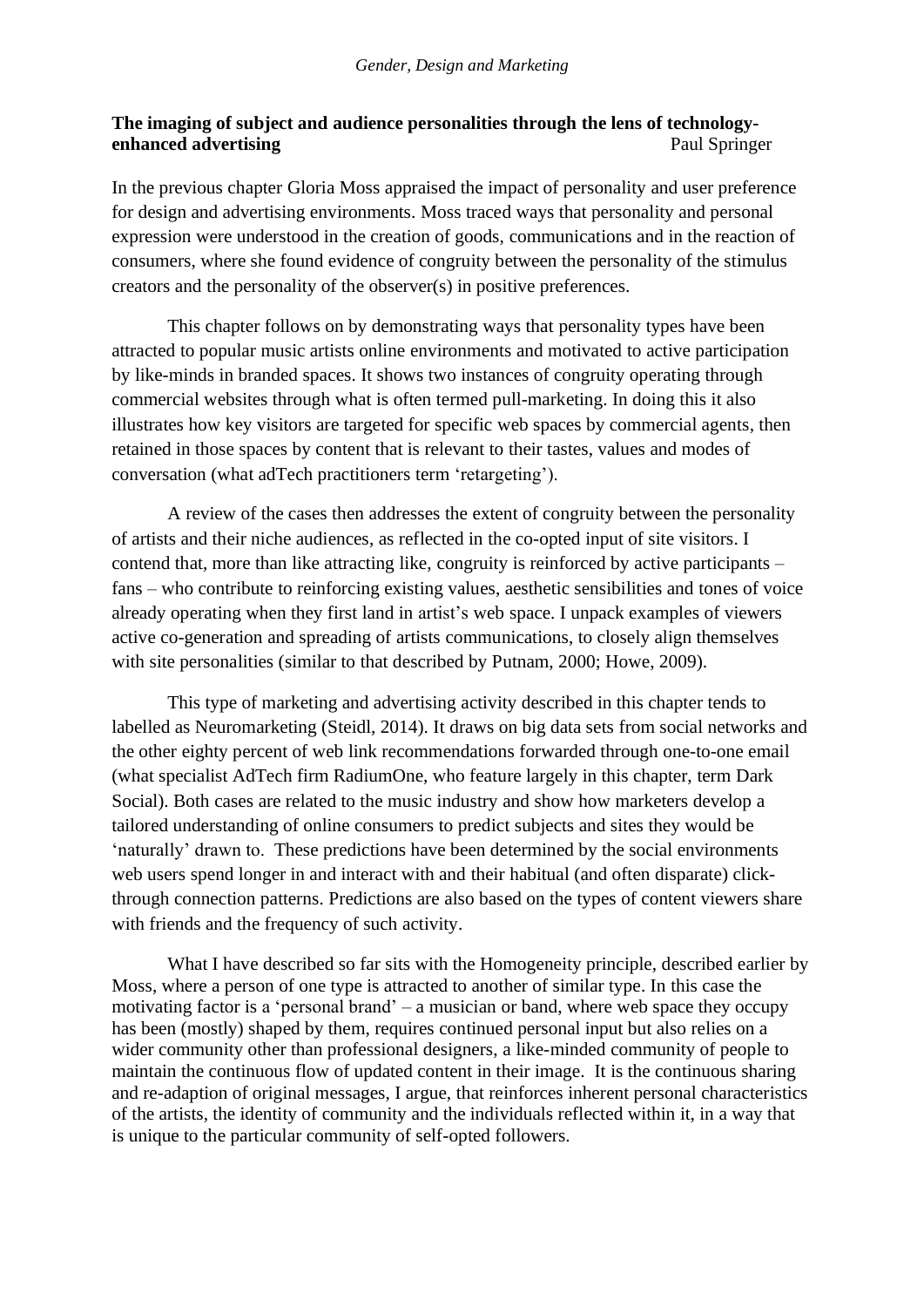## **Case 1: One Direction**

At their peak of popularity in May 2014 the pop brand One Direction announced an 'On the Road Again' 2015 tour to promote their new studio album. The first seven (of 80) shows were scheduled for Australia, in a tour that spanned 22 countries over an eight month period. The first leg of the tour was seen as crucial by their record label, Syco, in raising awareness and anticipation of the tour dates across the world. To fill venues around the world the first concerts needed to stoke enough demand, particularly via their potentially massive volume core followers, whose word-of-mouth sharing of branded communications through friend networks offline and on social media, had the capacity to make it a big event and highly relevant.

The challenge for the neurosocial marketing and audience research agency Nine Live was to ensure all venues sold out in Australia, then to ensure the ripple of publicity flowed into One Direction's fans personally shared content. Although the record label amassed data on primary adopters from official One Direction subscription sites, these were not necessarily the followers who would actively talk or share the band's content. Many followers were discreet – they didn't necessarily want others to have the similar access privileges to content that they enjoyed.

So when tickets went on sale Nine Live used their data of online social habits to segment and re-target relevant audiences during the first wave of orchestrated groundswell activity. The first seven concerts sold out in hours. A second drive around the release of One Direction's album (early November 2014) stimulated a huge volume of articles and social content sharing about the group which, with unique band information, was fed to selected active followers. Sharing activity then caused a reverberating spike in concert bookings and more global awareness in late November, which was rebooted by personal appearances when the band arrived in Australia to perform at the *Aria Awards*. Increases in social sharing behaviour in networks correlated directly with a spike in sales. Further exclusive information drips to active One Direction site users stimulated ticket transactions and content sharing, which ramped up steadily throughout the year leading up to their February 2015 tour.

RadiumOne had provided Nine Live with data to locate prospective 'super-fans' from a data set of 900 million monthly online users, who had shared content relating to One Direction, band members or related pop acts. RadiumOne made particular use of information gleaned from their short URL ['Po.st'](http://po.st/PSTDS) link, positioned at the end of news articles, which sharers used to forward information to family or friends. They also extracted from an social sharing survey they conducted with data analysts Tpoll in 2014, drawn from over nine thousand consumers in UK, North America, Europe, Australia and France. In this survey they found that;

- Eighty Four percent of people share content online globally;
- Thirty Two percent of people who share content online will only share via email and other closed-access one-to-one channels (termed 'Dark Social' by Marketers); 69% of all sharing activity takes place via Dark Social globally compared to 23% via Facebook;
- Thirty Six percent of personalised one-to-one sharing of content with close friends takes place on mobile devices globally.

(*RadiumOne* 2015)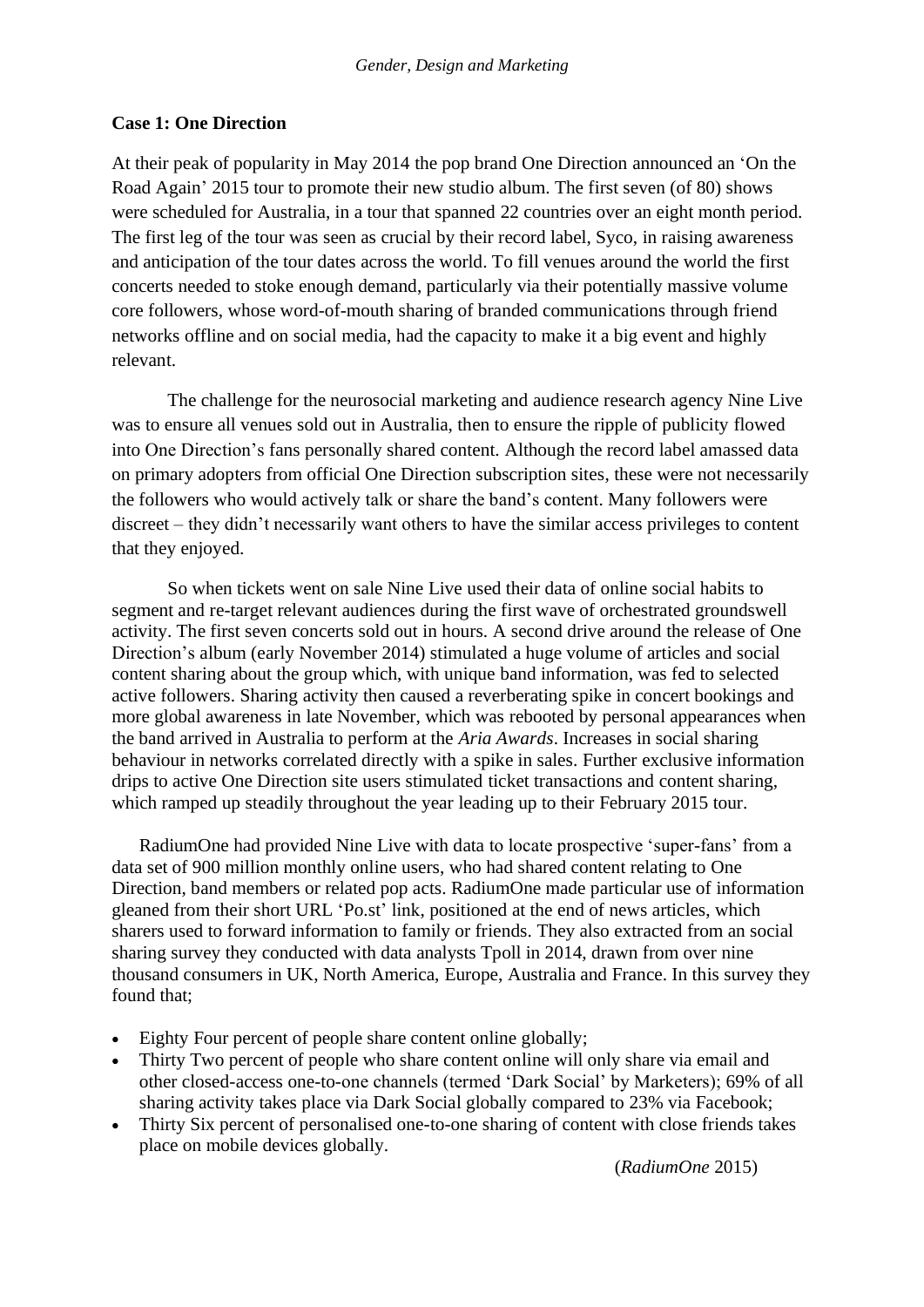For One Direction's tour campaign social media forums authored by the band and their team, and badged as official sites, became the primary environments for a central One Direction community. Information was released in waves on twitter, where it ran through a series of hashtags, primarily #1Dontheroadagain, and the central fan streams @onedirection, which had 28.8 million followers at its peak (with 9,830 tweets and 1,596 photo and video shares), and @1DFamily (1.26 million followers). This was a primary channel for breaking information. Instagram became the main repository for images of the group taken by band members and close entourage. Instagram site One Direction News (@1d.legendary.updates) attracted close to ninety thousand followers and seventy thousand posts at the time of the concert, and content badged as official on the *onedirection* site attracted close to fourteen million followers for over five hundred posts. Facebook became the main repository for new images of the One Direction. Their official Facebook site and One Direction: On the Road Again Tour site had over 21,000 active massagers sharing images of the concerts plus reminiscences, attracting 39 million Facebook likes.

Of all their channels the twitter stream #1Dontheroadagain most clearly characterises this niche community's personality type, based on their message traits and the tone of engagement. Comments attracting over fifty re-tweets tended to reiterate other statements of unbounded excitement for newly announced band activity, with happy expressions composed from the limited repertoire of emojis and affirmative punctuation keyboard characters available on most smart phones. Messages tended to recalibrate authored band news with little added information, just excited expressions. Hashtag message chains where comprised mostly of half-sentence additions to initial statements – especially following messages posted from countries not on the band's itinerary. In essence those that got tickets for the concerts emoted excited anticipation while those not able to go were wistful in tone. The consistency of short emotionally-charged messages contrasts with the types of long form sentences found on cause-related sites – for instance for charities or political organisations. Little actual information other than shared branded content was actually posted amongst the many thousands of viewer-generated messages. The messages were, consistently, (re)moulded around self-aware personal expressions that reinforced the primary motivations and the paradigm of the site.

It is worth highlighting here that it is positive personal traits that are being reviewed here rather than personal states. Clinical Psychologist Alan Carr observed that personality traits are transitory and situation-specific, much like the Goulding's web environment, and differ from states which are more enduring across a wider range of contexts (Carr 2011: 48-50). In this web space participants are demonstrably like-minded and repeatedly reinforce their common 'passion point' of the band's live performances. However the flow of narrative in the series of viewer posts were steered when band members or the record label simply retweeted messages. Their personal involvement made some messages more shared (hence more relevant) than others. To this extent the band and their agents could curate the flow of messages about them on band-dedicated social media sites.

< insert table>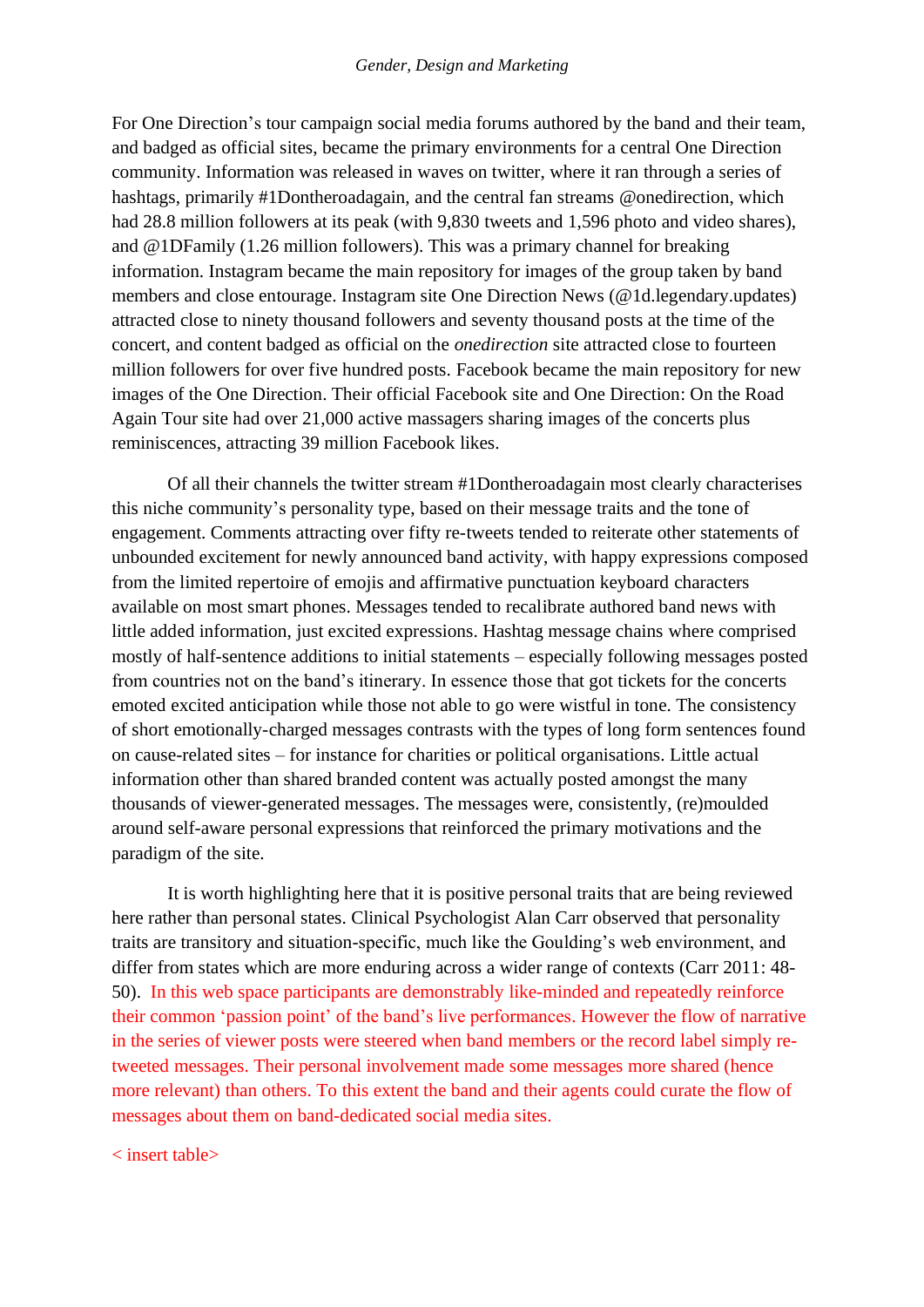|  |  | Table X.1 Coding: characteristics of #1Dontheroadagain' posts (based on 200 messages) |  |  |
|--|--|---------------------------------------------------------------------------------------|--|--|
|--|--|---------------------------------------------------------------------------------------|--|--|

| $O = Original$                                  | Message type/example                                                                                                                                                                                                                                                                                                                                                                                                              | hashtag                                                                                                                                | word                | <b>Date</b>                                                                                      | Symbols/                                                                                                                                                                                                                                                                                                                                                                                     |
|-------------------------------------------------|-----------------------------------------------------------------------------------------------------------------------------------------------------------------------------------------------------------------------------------------------------------------------------------------------------------------------------------------------------------------------------------------------------------------------------------|----------------------------------------------------------------------------------------------------------------------------------------|---------------------|--------------------------------------------------------------------------------------------------|----------------------------------------------------------------------------------------------------------------------------------------------------------------------------------------------------------------------------------------------------------------------------------------------------------------------------------------------------------------------------------------------|
| $R = Re-$                                       |                                                                                                                                                                                                                                                                                                                                                                                                                                   |                                                                                                                                        | lengt               |                                                                                                  | emojis                                                                                                                                                                                                                                                                                                                                                                                       |
| appropriate                                     |                                                                                                                                                                                                                                                                                                                                                                                                                                   |                                                                                                                                        | $\mathbf h$         |                                                                                                  |                                                                                                                                                                                                                                                                                                                                                                                              |
| d<br>$F = Forward$                              |                                                                                                                                                                                                                                                                                                                                                                                                                                   |                                                                                                                                        |                     |                                                                                                  |                                                                                                                                                                                                                                                                                                                                                                                              |
| message,                                        |                                                                                                                                                                                                                                                                                                                                                                                                                                   |                                                                                                                                        |                     |                                                                                                  |                                                                                                                                                                                                                                                                                                                                                                                              |
| unmediated                                      |                                                                                                                                                                                                                                                                                                                                                                                                                                   |                                                                                                                                        |                     |                                                                                                  |                                                                                                                                                                                                                                                                                                                                                                                              |
| $\Omega$                                        | Asserting involvement:                                                                                                                                                                                                                                                                                                                                                                                                            | #1Dontheroadagain                                                                                                                      | 6                   | 24.03.1                                                                                          | $\frac{1}{1!}\frac{1}{1!}\frac{1}{1!}\frac{1}{1!}\frac{1}{1!}\frac{1}{1!}\frac{1}{1!}\frac{1}{1!}\frac{1}{1!}\frac{1}{1!}\frac{1}{1!}\frac{1}{1!}\frac{1}{1!}\frac{1}{1!}\frac{1}{1!}\frac{1}{1!}\frac{1}{1!}\frac{1}{1!}\frac{1}{1!}\frac{1}{1!}\frac{1}{1!}\frac{1}{1!}\frac{1}{1!}\frac{1}{1!}\frac{1}{1!}\frac{1}{1!}\frac{1}{1!}\frac{1}{1!}\frac{1}{1!}\frac{1}{1!}\frac{1}{1!}\frac{$ |
|                                                 | day2""" the best concert ever                                                                                                                                                                                                                                                                                                                                                                                                     |                                                                                                                                        | 8                   | 5                                                                                                |                                                                                                                                                                                                                                                                                                                                                                                              |
| $\Omega$                                        | Asserting connection<br>Can't wait to see you guys in                                                                                                                                                                                                                                                                                                                                                                             | #1Dontheroadagain                                                                                                                      |                     | 15.03.1<br>5                                                                                     | kissing emoji                                                                                                                                                                                                                                                                                                                                                                                |
|                                                 | Philippines                                                                                                                                                                                                                                                                                                                                                                                                                       |                                                                                                                                        |                     |                                                                                                  |                                                                                                                                                                                                                                                                                                                                                                                              |
|                                                 | #1Dontheroadagain                                                                                                                                                                                                                                                                                                                                                                                                                 |                                                                                                                                        |                     |                                                                                                  |                                                                                                                                                                                                                                                                                                                                                                                              |
|                                                 | @Harry_Styles @zaynmalik                                                                                                                                                                                                                                                                                                                                                                                                          |                                                                                                                                        |                     |                                                                                                  |                                                                                                                                                                                                                                                                                                                                                                                              |
|                                                 | @Louis_Tomlinson                                                                                                                                                                                                                                                                                                                                                                                                                  |                                                                                                                                        |                     |                                                                                                  |                                                                                                                                                                                                                                                                                                                                                                                              |
|                                                 | @NiallOfficial                                                                                                                                                                                                                                                                                                                                                                                                                    |                                                                                                                                        |                     |                                                                                                  |                                                                                                                                                                                                                                                                                                                                                                                              |
| $\Omega$                                        | @Real_Liam_Payne<br>Anticipation                                                                                                                                                                                                                                                                                                                                                                                                  | #1Dontheroadagain;                                                                                                                     | $\overline{4}$      | 08.01.1                                                                                          | Smiley face                                                                                                                                                                                                                                                                                                                                                                                  |
|                                                 | Ahhh! Omg so close                                                                                                                                                                                                                                                                                                                                                                                                                | #onedirection                                                                                                                          |                     | 5                                                                                                | emoji,                                                                                                                                                                                                                                                                                                                                                                                       |
|                                                 |                                                                                                                                                                                                                                                                                                                                                                                                                                   |                                                                                                                                        |                     |                                                                                                  | confetti,                                                                                                                                                                                                                                                                                                                                                                                    |
|                                                 |                                                                                                                                                                                                                                                                                                                                                                                                                                   |                                                                                                                                        |                     |                                                                                                  | party popper                                                                                                                                                                                                                                                                                                                                                                                 |
|                                                 |                                                                                                                                                                                                                                                                                                                                                                                                                                   |                                                                                                                                        |                     |                                                                                                  | and heart                                                                                                                                                                                                                                                                                                                                                                                    |
| $\Omega$                                        | Demonstrating commitment                                                                                                                                                                                                                                                                                                                                                                                                          | #1Dontheroadagain;<br>#onedirection                                                                                                    | 14                  | 01.11.1                                                                                          | !!!!, tears                                                                                                                                                                                                                                                                                                                                                                                  |
|                                                 | Now I just have to wait till<br>September first to see my                                                                                                                                                                                                                                                                                                                                                                         |                                                                                                                                        |                     | 4                                                                                                | emoji, gritted<br>teeth emoji,                                                                                                                                                                                                                                                                                                                                                               |
|                                                 |                                                                                                                                                                                                                                                                                                                                                                                                                                   |                                                                                                                                        |                     |                                                                                                  |                                                                                                                                                                                                                                                                                                                                                                                              |
| $\Omega$                                        | Personal address                                                                                                                                                                                                                                                                                                                                                                                                                  | #1DOnTheRoadAgain                                                                                                                      | 9                   | 02.11.1                                                                                          | Emoji heart                                                                                                                                                                                                                                                                                                                                                                                  |
|                                                 | @NiallOfficial Hai Niall, I                                                                                                                                                                                                                                                                                                                                                                                                       |                                                                                                                                        |                     | 4                                                                                                |                                                                                                                                                                                                                                                                                                                                                                                              |
|                                                 |                                                                                                                                                                                                                                                                                                                                                                                                                                   |                                                                                                                                        |                     |                                                                                                  |                                                                                                                                                                                                                                                                                                                                                                                              |
|                                                 |                                                                                                                                                                                                                                                                                                                                                                                                                                   |                                                                                                                                        |                     |                                                                                                  |                                                                                                                                                                                                                                                                                                                                                                                              |
|                                                 |                                                                                                                                                                                                                                                                                                                                                                                                                                   |                                                                                                                                        |                     |                                                                                                  |                                                                                                                                                                                                                                                                                                                                                                                              |
|                                                 | S                                                                                                                                                                                                                                                                                                                                                                                                                                 | #SOCCERCITY                                                                                                                            |                     |                                                                                                  |                                                                                                                                                                                                                                                                                                                                                                                              |
| $\mathbf R$                                     | Self-positioning:                                                                                                                                                                                                                                                                                                                                                                                                                 | #1DOnTheRoadAgain                                                                                                                      | 3                   | 21.05.1                                                                                          |                                                                                                                                                                                                                                                                                                                                                                                              |
|                                                 |                                                                                                                                                                                                                                                                                                                                                                                                                                   |                                                                                                                                        |                     | $\overline{\mathcal{L}}$                                                                         |                                                                                                                                                                                                                                                                                                                                                                                              |
|                                                 |                                                                                                                                                                                                                                                                                                                                                                                                                                   |                                                                                                                                        |                     |                                                                                                  |                                                                                                                                                                                                                                                                                                                                                                                              |
|                                                 |                                                                                                                                                                                                                                                                                                                                                                                                                                   |                                                                                                                                        |                     |                                                                                                  |                                                                                                                                                                                                                                                                                                                                                                                              |
|                                                 |                                                                                                                                                                                                                                                                                                                                                                                                                                   |                                                                                                                                        |                     |                                                                                                  |                                                                                                                                                                                                                                                                                                                                                                                              |
|                                                 | shows please let us know                                                                                                                                                                                                                                                                                                                                                                                                          |                                                                                                                                        |                     |                                                                                                  |                                                                                                                                                                                                                                                                                                                                                                                              |
|                                                 | $using$ #1DCampOut" -                                                                                                                                                                                                                                                                                                                                                                                                             |                                                                                                                                        |                     |                                                                                                  |                                                                                                                                                                                                                                                                                                                                                                                              |
|                                                 |                                                                                                                                                                                                                                                                                                                                                                                                                                   |                                                                                                                                        |                     |                                                                                                  |                                                                                                                                                                                                                                                                                                                                                                                              |
|                                                 |                                                                                                                                                                                                                                                                                                                                                                                                                                   |                                                                                                                                        |                     |                                                                                                  |                                                                                                                                                                                                                                                                                                                                                                                              |
|                                                 |                                                                                                                                                                                                                                                                                                                                                                                                                                   |                                                                                                                                        |                     |                                                                                                  |                                                                                                                                                                                                                                                                                                                                                                                              |
|                                                 | purchase pre sale tickets for                                                                                                                                                                                                                                                                                                                                                                                                     |                                                                                                                                        |                     |                                                                                                  |                                                                                                                                                                                                                                                                                                                                                                                              |
|                                                 | #1dontheroadagain actually                                                                                                                                                                                                                                                                                                                                                                                                        |                                                                                                                                        |                     |                                                                                                  |                                                                                                                                                                                                                                                                                                                                                                                              |
|                                                 | really unfairrrrr                                                                                                                                                                                                                                                                                                                                                                                                                 |                                                                                                                                        |                     |                                                                                                  |                                                                                                                                                                                                                                                                                                                                                                                              |
|                                                 |                                                                                                                                                                                                                                                                                                                                                                                                                                   |                                                                                                                                        |                     |                                                                                                  |                                                                                                                                                                                                                                                                                                                                                                                              |
|                                                 |                                                                                                                                                                                                                                                                                                                                                                                                                                   |                                                                                                                                        |                     |                                                                                                  |                                                                                                                                                                                                                                                                                                                                                                                              |
|                                                 |                                                                                                                                                                                                                                                                                                                                                                                                                                   |                                                                                                                                        |                     |                                                                                                  |                                                                                                                                                                                                                                                                                                                                                                                              |
| $\overline{O}$<br>F<br>$\Omega$<br>$\mathbf{F}$ | boys again<br>want to see you in Indonesia<br>Reach out/self-validation: I<br>GOT<br><b>TICKETTTTTTTTTSSSSSSSSSS</b><br>@BigConcerts MOMENTS<br>#Idontheroadagain<br>Reach-out:<br>" If you're camping out for the<br>#1DOnTheRoadAgain SA<br>@TessShorten<br>Dismay:<br>thinks its a bit unfair only<br>telstra customers can only<br>@onedirection TICKETS<br><b>SALES ON FRIDAY 9am</b><br><b>MAKE SURE U GET</b><br>TICKETS!! | #1Dontheroadagain;<br>#JOZI<br>#SOWETO<br>#1DOnTheRoadAgain<br>; $\#1DCampOut$<br>#1Dontheroadagain;<br>#nothappy<br>#1Dontheroadagain | 3<br>15<br>20<br>10 | 28.05.1<br>4<br>22.03.1<br>5<br>18.05.1<br>$\overline{4}$<br>19.05.1<br>$\overline{\mathcal{L}}$ | heart emoji<br>!!!!!!!!!!!!!!!!<br>Emoji smiley<br>face                                                                                                                                                                                                                                                                                                                                      |

<end insert table>

The immediacy of personal media - particularly mobile phones proved crucial for the record label, because they could drive rapid real-time action at will by triggering active followers to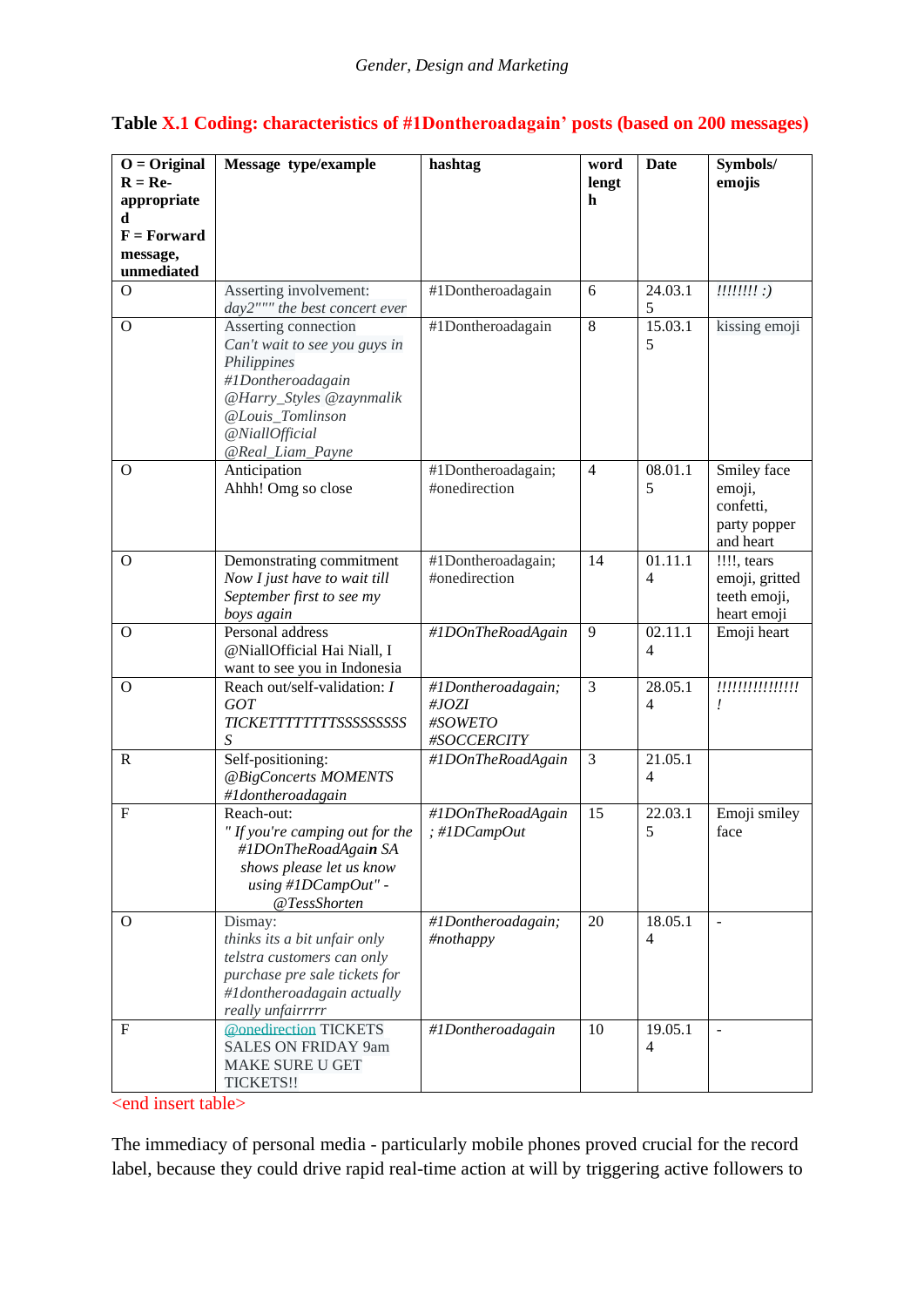#### *Gender, Design and Marketing*

share breaking band news. Followers seemed to act on impulse, which is borne out by the timing, brevity and immediacy of language used in posts. For instance it is noticeable that the first wave of messages from early sharers in the aftermath of new band content tended to be a re-tweet of the news simply tagged with an emotive expression of joy – most often 'OMG', a smiley emoji or simply '!!!' (between three and ten exclamation marks seemed to be the norm). RadiumOne's data intelligence and Nine Live's management of breaking information stimulated an undercurrent of anticipation through those who self-determined themselves to be close enough and compelled to the want active participation. Clearly a split-second trigger was activated in viewers to ignite impulse. Whether or not biologists would question marketing's adoption of their terminology, the notion of an 'dopamine rush' would certainly part-explain the personal urge to be seen as an early source of new information, before a more reasoned second or third-person form of communication kicked in (*Marketing News* 2014).

To a large extent this sits neatly with notions of the Homogeneity Principle described earlier, where active participants in One Direction's network channels are being fed content then encouraged to mediate it by applying their own perceptions in order to re-affirm their affinity to the community. Ultimately it was the site community who flavoured the empathy between the live concerts, the perceiver and artists One Direction. Karande's view is pertinent to this activity, that there should be congruence between the brand personality and 'the consumer's self-concept on the basis that purchases are thought to offer a vehicle for self-expression' (Karande et al. 1997, also cited by Moss). This sits with a similar observation by American anthropologist and fashion writer Ted Polhemus (1996), who reasoned that consumers of tended to adopt popular brands as ready-made identities, which served as short-hand communication for their own values – wearing dress codes and sharing in esoteric reference points as if to show association by proxy. Comments on One Direction's branded website share a similar function. Posted comments do more than reaffirm belonging: they update their author's affinity to their friends and wider One Direction community. Given that this requires followers to engage in task-related activity in a context where selfpresentation is emphasized, from Hassenzahl's perspective these are the conditions where closeness to the subject can lead to a level of consumption that is of a higher order than mere consumption (Hassenzahl 2007).

#### **Context: behind-the-scenes mapping of One Directions core followers**

The agency that shaped data on One Direction's core followers, RadiumOne, leveraged their intent-based data on users to identify the most active fans, likely to act as ambassadors on the subject's behalf. They employed Dr Peter Steidl, a specialist in Neuromarketing to examine the relationship between sharing online and consumer's emotional state. They focussed on how and why Australian youth share content online and discovered that most tended to share immediate key moments of happiness or sadness – especially when related to events. Eighty nine percent of women and eighty percent of men were found to share images to capture a special the moment while fifty five percent of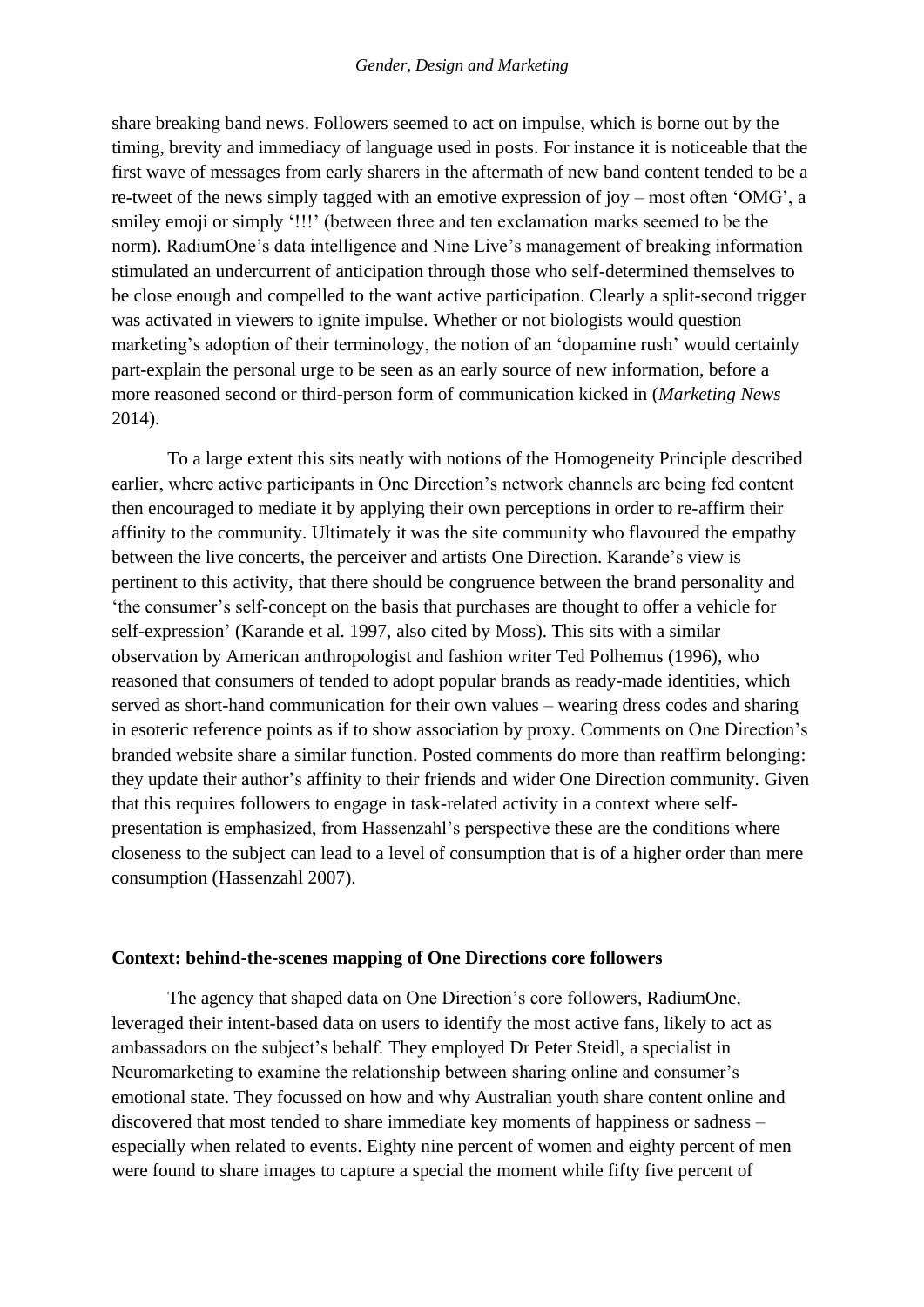women and thirty seven percent of men felt compelled to share something of emotional value (RadiumOne 2015) .

### < insert table>



# **Table X.2 What and why Australians share content online (percent, drawn from a sample of nine thousand)**

(*RadiumOne*, 2015, 5)

## <end insert table>

After this, Steidl then focussed more closely on the sensation of message sharing. He addressed what prospective followers were feeling at the time of sharing and receiving stimulating content and what motivated them to share content with their own networks. He hit on the idea of 'dopamine', a biological term associated with an inherent organic chemical that stimulates brain and body activity. Dopamine is thought to stimulate a heightened emotional states of desire and drives pleasure-seeking behaviour, when motivated into positive activity around the subject-matter. Dopamine (in 2016) is a popular reference point for marketing and crops up in Consumer Planners because it gets to the dichotomy of motivations that promt people to buy goods or share messages. Figuring *why* people become active participants will help marking practitioners work out how to apply their data and creativity mort purposefully.

According to RadiumOne and Steidl's account of dopamine in their research findings:

'We know that consumers go through a number of phases when:

• They experience a dopamine release which makes them feel good about their sharing initiative

• Not long afterwards, as the released dopamine dissipates, they will feel a desire for another dopamine hit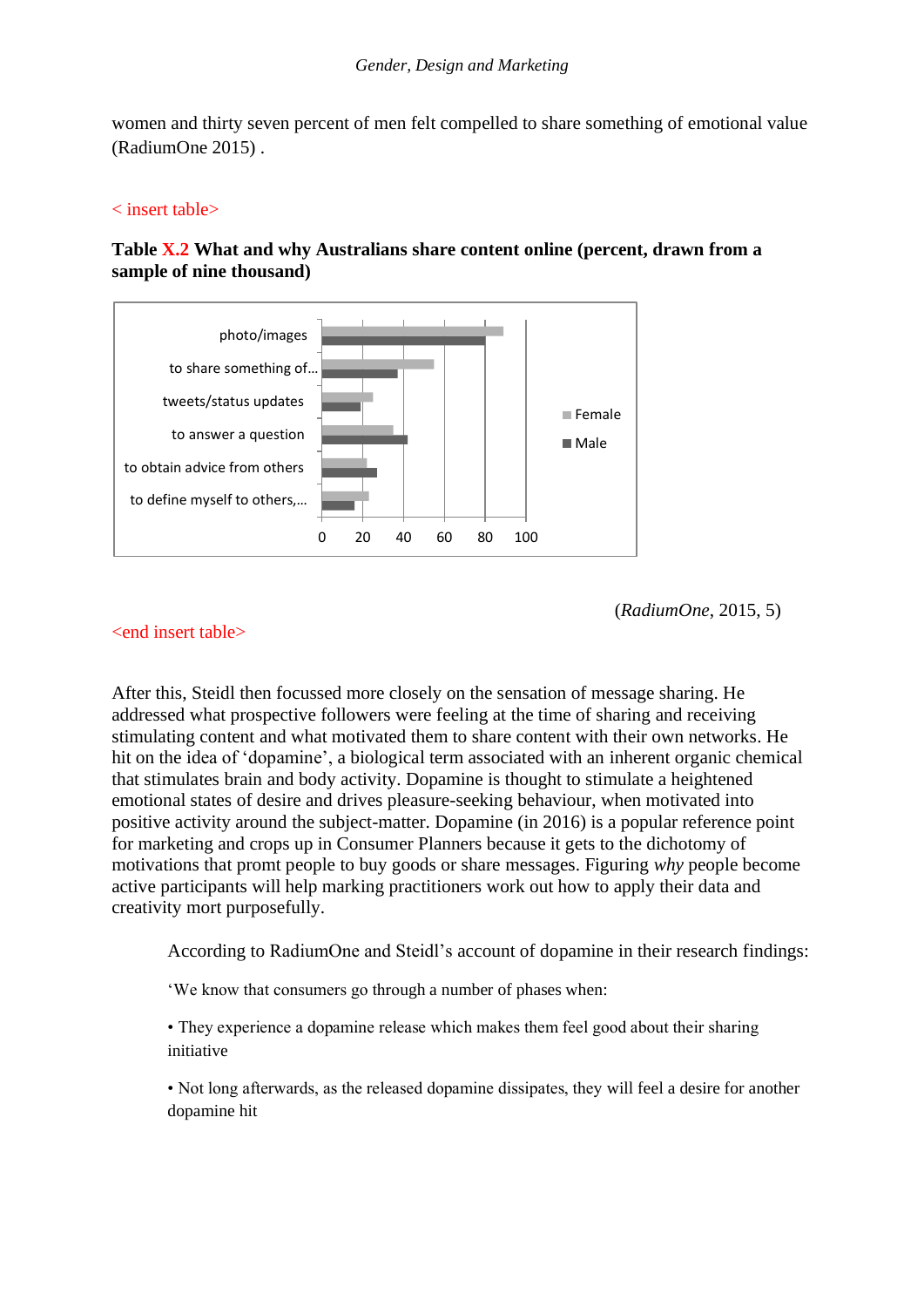• This makes them more receptive to any proposition they hope might deliver a dopamine release (note that this process takes place in the non-conscious so consumers are typically not aware of why they are more receptive), and;

• If the message we deliver is aligned with the content they shared earlier, we know that they are more open to our offer than consumers who have not shared relevant content'

### *(Steidl* & *RadiumOne* 2015, 5)

Neuroscientist Mauricio Delgardo extended this application to communications, where social networking stimulus can have the same neurological effect on consumers as offline staples of living – 'The same brain areas' he claimed, 'that are activated for food and water are activated for social stimuli' (Balleine, Delgado, Hikosaka: 2007).

Music is clearly a similar stimulus that many fans are prepared to happily share with their friends. Music stimulates an emotional response that has a history of connecting with lifestyle preferences and value systems. Companies like RadiumOne tap in to such passionpoints, re-connecting users by reinforcing shared values at key motivational moments. This activity has proven to heighten the scale and reach of a niche community around artists as a focal point.

### **Case 1: Ellie Goulding**

British pop singer Ellie Goulding's website was also shaped as the focal point to drive massage-posting by her core followers. Goulding's record label, Universal Music Group, manage a diverse portfolio of artists spanning a wide spectrum of music genres. The label actively supports its artists' activity through public sharing channels including Facebook, Twitter, Google+, Pinterest, YouTube, Tumblr, Instagram, Snapchat and LinkedIn.

Universal manage Ellie Goulding's website, www.elliegoulding.com, where centrally authored and managed content is posted. Links to videos, merchandise and tour dates are posted. It is a subscription site and, unlike One Direction's social platforms, there is little scope for viewers to co-created content. However viewers can engage in two ways - on the official site as responses to content, posted in a message stream at the foot of news releases, or by forwarding the pages via one of nine links to social media on offer.

The links on pages that enable viewers to post content through their own online sites was crafted between Universal and RadiumOne. Quick-link domains such as ell.li (Ellie Goulding) were created to simplify viewer sharing. In practice using the links also served to identify the most active key individuals from the artist's followers, then designate them as a seed audience which could then be supported with exclusive news and content on Goulding. They were then motivated to share massages and inspire their own friend communities. So followers were using the quick links www.elliegoulding.com as a repository to draw and share content from, while the label were using data this activity accrued to determine who their best seed audiences were.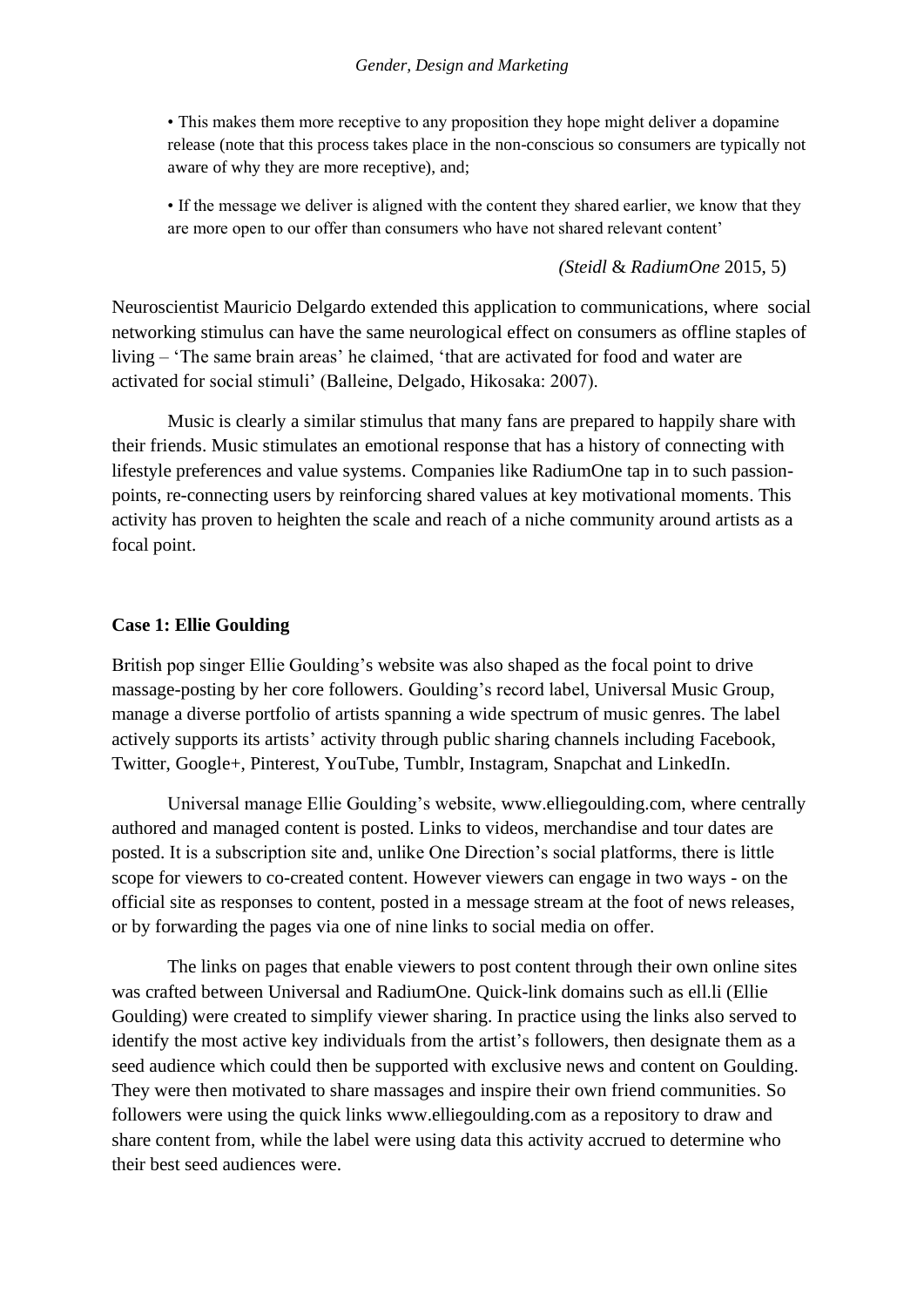Messages posted on official sites tended to assume the space was the space to contact Goulding directly - artist's epicentre. Messages were speaking directly to her (as the table illustrates below). Questions about the tour (*Is there an opening act for tonight*) and direct messages to the artist (*I am excited to see you tomorrow night in Orlando, FL! I absolutely love listening to all your music! I can't wait!!!! :)*) were direct address. The majority of messages were simple variations of '*I love you Ellie'*.

## < insert table>

| Original (O),<br>Re-<br>appropriated<br>$(R)$ or<br>unmediated<br><b>Forward</b> (F)<br>message | Message type                  | typical<br>word<br>length | <b>Days</b><br>following/<br>before a<br>key event<br>(typically) | Symbols/<br>emojis | instances<br>(from<br>sample of<br>$100$ posts) |
|-------------------------------------------------------------------------------------------------|-------------------------------|---------------------------|-------------------------------------------------------------------|--------------------|-------------------------------------------------|
| O                                                                                               | Direct question/request       | 13                        | $-5$                                                              | !!!                | 8                                               |
| O                                                                                               | Direct praise                 |                           |                                                                   | $:$ ), heart       | 22                                              |
| $\Omega$                                                                                        | Concert critique              | 43                        |                                                                   | :)                 | 11                                              |
| $\Omega$                                                                                        | Emoting ( <i>I Love you</i> ) | 5                         | sporadic                                                          | X, !!!             | 30                                              |
| O                                                                                               | End-of-tour reflection        | 13                        |                                                                   | $:$ )              | 3                                               |
| $\mathbb{R}$                                                                                    | Reciting song lyrics          | 40                        | sporadic                                                          |                    | 2                                               |
| $\Omega$                                                                                        | Recount meeting artist        | 25                        | sproadic                                                          |                    | 5                                               |
| $\Omega$                                                                                        | Praising performance          | 15                        | 3                                                                 | :)                 | 14                                              |
| $\Omega$                                                                                        | Comment on awards             | 32                        |                                                                   |                    | 2                                               |
|                                                                                                 | On appearance in press        | 8                         | $\overline{2}$                                                    |                    | 3                                               |

# **Table X.3 Coding: characteristics of visitor messages posted on the site www.elliegoulding.com**

## <end insert table>

Most messages tended to address the singer as the focal point rather than the community (which was often the case on One Direction channels). The more considered posts, usually critiquing concerts or praising performances, stood out from the majority of emotive comments and were longer. Most messages however were short, featured emojis, which seemed less adult and more in keeping with juvenile dialogue. This may point to the roots of wanting to attach to the artist 'in' the website. Carr (2011) considered that people choose friends who are broadly similar to themselves in terms of attributes, skills and values (2011, 279 - citing Swann 1983). Adult attachment and maintaining stable relationships is rooted – Carr states – in childhood attachment experiences. For followers on Goulding's site (and younger followers in One Direction's web spaces), this personality trait consists of;

'... extraversion, agreeableness, and emotional stability facilitate the development of friendships, and environments that facilitate the development of friendships offer opportunities for meeting with people who have similar attributes, skills and values. These environments may be associated with education, work, leisure, or family activities'.

(Carr 2011, 279-282)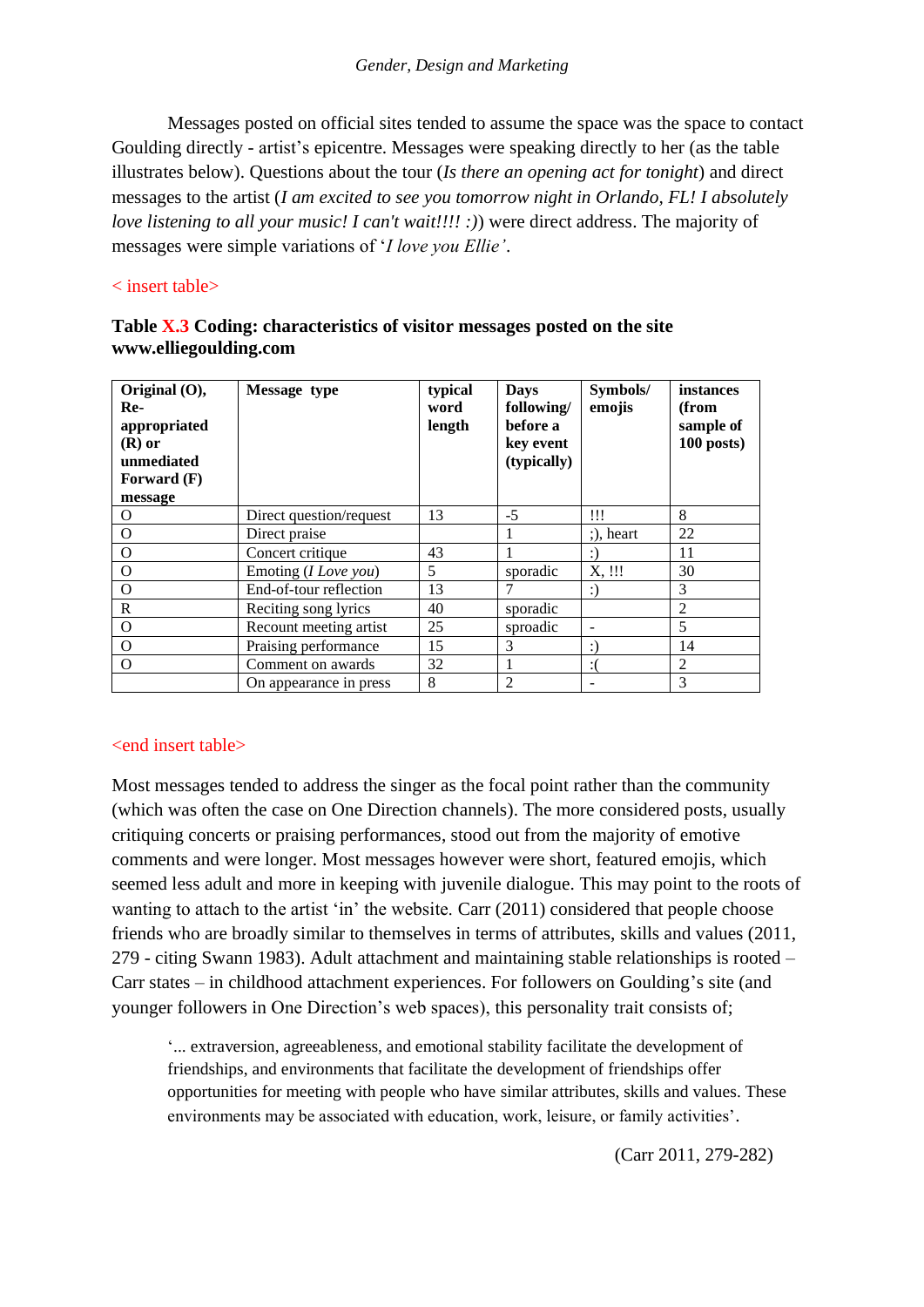While these are rather sweeping environmental contexts, in an online environment such meetings around what marketing terms 'passion points' makes for the basis of an idealised basis for friendships, removed from the hassle of education, work and family environments that Car described.

#### **Context: persuasive impact of Ellie Goulding's online community**

According to Steidl in RadiumOne's report (2015), There are a number of principles at play in such web spaces that make the persuasiveness of a pro-artist community emotively powerful;

'We have 'mirror neurons' that allow us to feel the emotions that other people feel. This is how we can feel the anger, fear, happiness and other emotions delivered by entertainment experiences. Our mirror neurons are more likely to be activated when we are looking at people and content we relate to... We also know that the brain is designed to take shortcuts... One of these shortcuts is to follow what others are doing. Behavioural economists call this 'social validation': when many consumers engage with or buy something we assume it is worthwhile doing the same, eliminating the need to carefully consider the activity or offer'.

#### (Steidl 2015)

Steidl's assertion of a biological drive does not sit at odds with the 'homogeneity principle' described by Moss in the previous chapter. The buzz of self-selecting a community that shares a core interest is the basis for attraction – driven by a shared motivational point. To this extent Steidl reinforces notions that people tend to prefer other people similar to themselves. In the case of viewers messages posted on Ellie Golding's website the tendency of 'self-reference criteria' at play is clearly evident in the comments on concerts, tour recollections and praise. Such self-references embellish the marketing content by adding firsthand accounts that add testimony by way of endorsement.

From the perspective of Hassenzahl (2007) engagement with Golding's web space can has a task-related context – the ability to share content on Goulding, which allows participants scope for self-presentation or personal identity by co-opting the collective personality and views of the site, and views and values associated with Goulding herself. To this extent there is clear congruence between the brand personality and the consumer's selfconcept on the basis that attending gigs, events and buying branded merchandise offers a vehicle for self-expression (Karande et al. 1997).

Steidl (2015) goes further in reasoning that social sharing activates the rewards system of the brain, providing a release stimulated by pleasure-seeking activities similar to those triggered by sex, food and exercise. While those triggers may be more physical the importance for marketing of acting in the " now" moment was reinforced by RadiumOne's statistic that 34% of sales through social activity occurs within twenty minutes of the sharing event and advertising message being viewed (2015).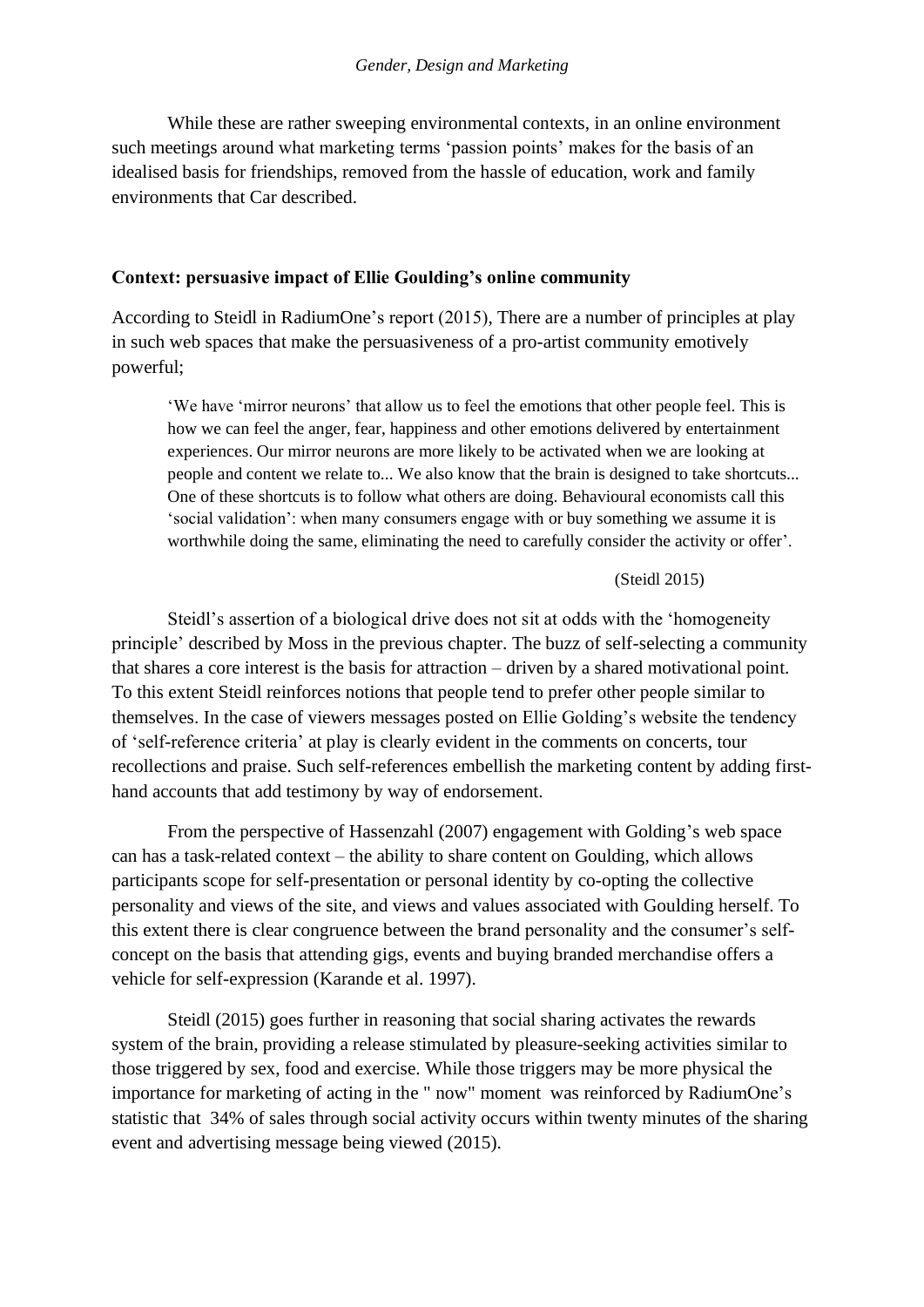## **Conclusions**

Social sharing is more than an indicator of interest or receptiveness, and has become a focal point for marketers to connect with consumers in their ultimate moment of openness, where emotive rather than reasoned responses tend to be at play.

A second observation from the two cases is that once web users have found an online community there is a tendency to belong and reaffirm beliefs that drew them to the site in the first place. In both examples viewers communities reinforced existing personality types and reaffirmed traits through a continuous use of localised and colloquial communication. A shared and common outlook and repeated points of reference created a 'shared own world' within sites. It is worth noting that the most liked and re-tweeted viewer-generated messages (the ultimate sign of community approval) fitedt with the positive tone of artists. The tendency for participation centred on updating the frame of reference, to redefine what was important at any given moment. this also reaffirmed existing empathies between artist and fan-follower by reinforcing like-minded views.

For members of niche fan communities this made it difficult to remark against the momentum of the sites. Not to participate at all was to miss out. So for marketing this constant coerced flow of messages is an opportunity to step closer in harnessing the innate preferences of people within like-minded communities.

Balleine, B.W., Delgado, M.R., Hikosaka, O. (2007) The role of dorsal striatum in reward and decision-making. Journal of Neuroscience, 27: 8159-8160 (Washington: JNeurosci)

Carr, A. (2011) Positive Psychology: The Science of Happiness and Human Strengths (Sussex: Routledge)

Hassenzahl, M. (2007) 'Aesthetics in interactive products: Correlates and consequences of beauty', in Schifferstein, H.N.J. and Hekkert, P. (eds), Product Experience (Amsterdam: Elsevier).

Howe, J. (2009) Crowdsourcing: How the power of the crowd is driving the future of business (CA: Three Rivers Press)

McLuhan, M. & Fiore, Q. (1963) the Medium is the Massage (New York: Jerome Agel)

Polhemus, T. (1996) Style Surfing, What to Wear in the 3rd Millennium (London: Thames & Hudson)

Punam, R.D. (2000) Bowling Alone: The collapse and revival of American Community (New York: Simon & Schuster)

Steidl, P. & RadiumOne (2015) Drugs, Data and Tech (London: RadiumOne)